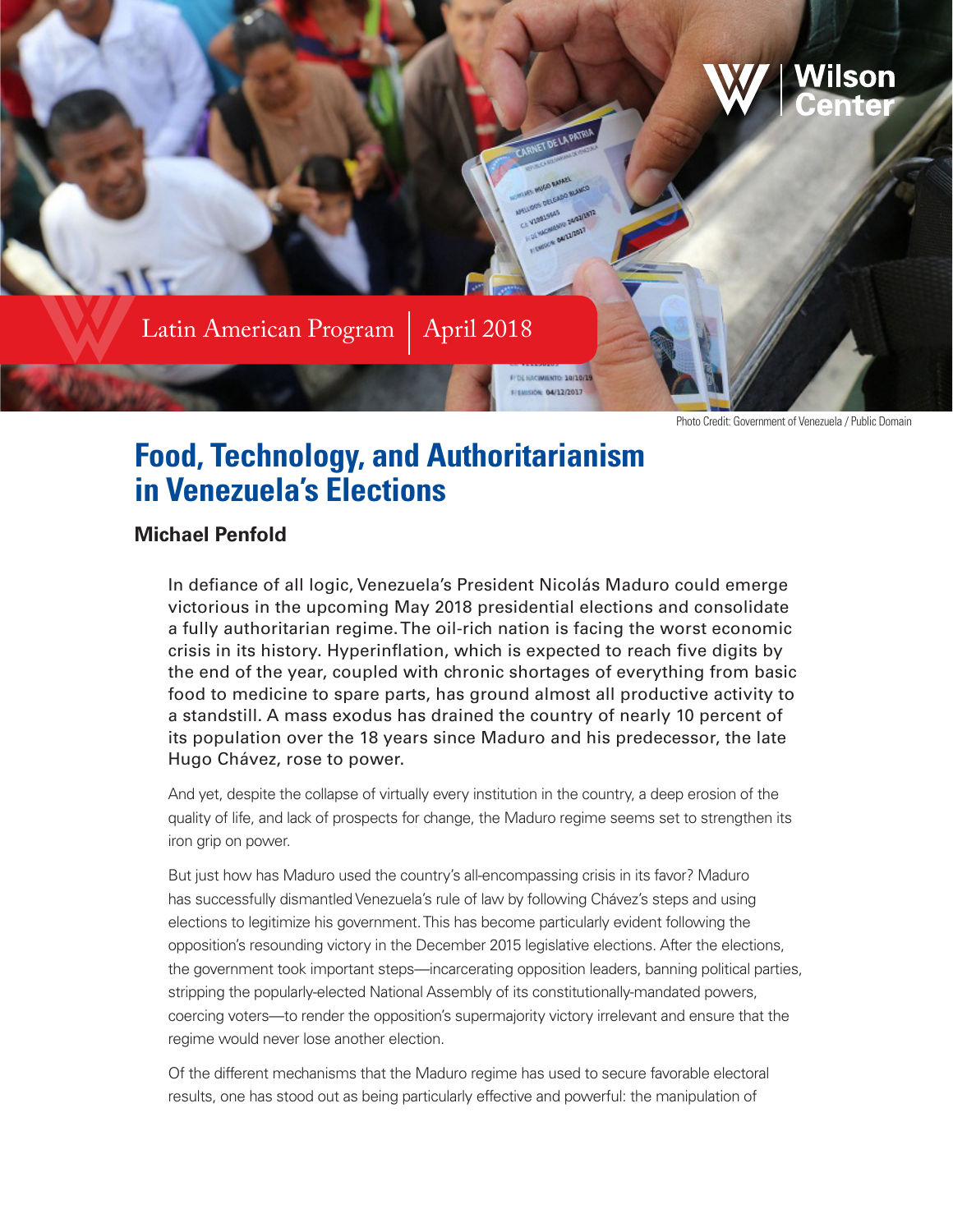hunger as a means to socially condition voting preferences. The 2017 regional elections painfully illustrated this mechanism's effectiveness. Polling stations were positioned next to booths—Red Points or *Puntos Rojos*—where people had to renew their chip-embedded "Fatherland Card" (*Carnet de la Patria*), which the government uses to allot subsidized bags of food. This electronic card is linked in real time to big data related to an individual's access to social security, public housing, public employment, health services, and direct cash transfers. It therefore has tremendous value for those "users" dependent on these state benefits.

By exploring these new and elaborate "voting tricks," tested in the previous polls and likely perfected for the upcoming presidential elections, I examine how the likelihood of an

opposition victory will be reduced by the strength of this electoral and authoritarian technology. In Venezuela, elections have been transformed from a way for the people to make their voices

**In Venezuela, elections have been transformed from a way for the people to make their voices heard into a tool that legitimizes authoritarianism.** 

heard into a tool that legitimizes authoritarianism. Technology, food handouts, and politics are now being used to transform Venezuela's vintage clientelism into a new authoritarian formula through social control over Venezuelan's political behavior in the voting booths. In order to understand the interaction between these different variables, this report examines the regional elections of October 2017, when this new authoritarian formula was first applied successfully.

#### **The Context**

As Venezuela braces for an openly non-competitive presidential election on May 20, 2018 (an election in which main opposition parties and presidential candidates have been banned), it is worth remembering that the government of President Nicolás Maduro achieved resounding victories during the regional elections in October 2017 as well as the local elections held later that year. In the gubernatorial elections, the ruling *chavistas*—adherents of the late President Hugo Chávez's "21st-century socialism"—won in 18 out of 23 states, with 54 percent of votes cast. To do so, they tested out a sophisticated new system of political clientelism—the quid pro quo exchange of government handouts for votes—by tying electoral participation to the renewal of access to food subsidies through the use of electronic cards. These cards are key for individuals to secure social benefits, but they also allow the government to track political participation in real time. Pre-election opinion polls showed strong support for the opposition, especially in population-dense urban areas. Yet the *chavistas* trounced their opponents. In the local election for mayors in early December 2017, *chavismo* was able to replicate this result and demoralize the opposition even further. For the presidential election in May 2018, Maduro has already promised to expand the use of these different instruments nationally in order to assure a high electoral turnout, as well as to guarantee his reelection for another six years.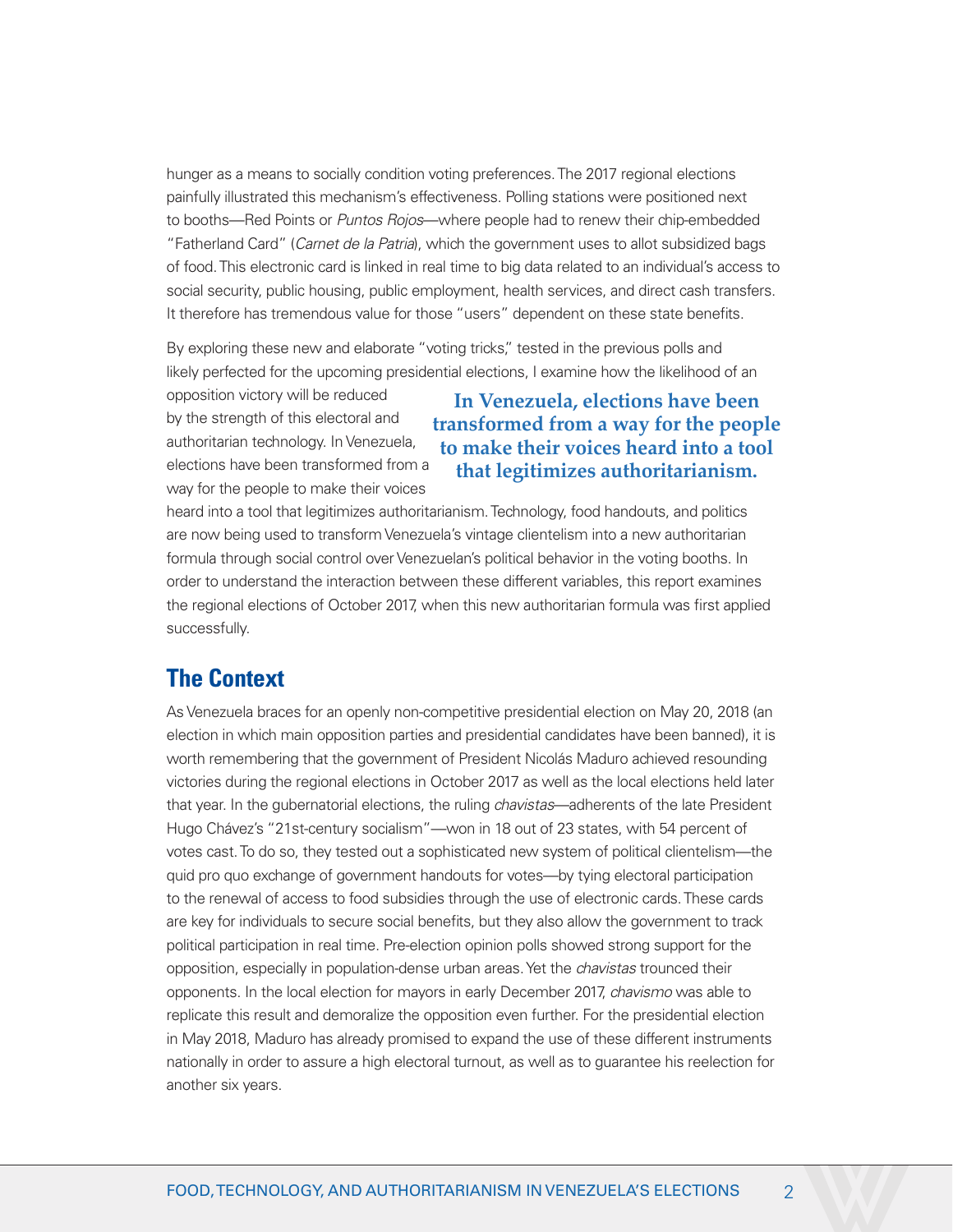

Photo Credit: The Photographer / Wikimedia Commons

At first glance, the regional electoral results seem to reveal that the incumbent party was successful at mobilizing its base and swaying opposition voters. But upon closer examination, it becomes clear that the sudden change in political tides had little to do with messaging or organization. Rather, the key to understanding the electoral result lies in the social context. Political corruption, failed agricultural policies, and hyperinflation have created crippling food shortages in Venezuela. In 2014, the Maduro government instituted a food rationing system called CLAPs (*Comités Locales de Abastecimiento y Producción*, or Local Committees for Distribution and Production). Food subsidies allocated through CLAPs are accessed through electronic, government-issued cards, called "Fatherland Cards," which must be periodically updated. Nearly 70 percent of the population relies on CLAPs in one form or another, and over 63 percent of individuals say that they depend on the card to access other key subsidies.

With a tight political race looming, the government realized it needed to mobilize its base and flip some opposition supporters. Therefore, it decided to link the election to a mechanism guaranteed to mobilize vast swaths of the population: the update of the Fatherland Card. Days before the election, the government positioned food subsidy renewal stations ("Red Points") next to polling stations. They were equipped with wireless internet connections that allowed voters to renew their Fatherland Card or access CLAPs as they voted. As some voters explained, this created a clear impression that the renewal of their cards was conditional on their turning up to vote (even though voting is not mandatory in Venezuela). Others described how they were told to leave their electronic cards at the Red Points while they voted, and to retrieve their updated cards only after submitting their vote. Given the prevailing extreme food scarcity, this system guaranteed the government high voter mobilization at a low cost. Even politically apathetic people were coerced to vote because of their reliance on government food rations and other social subsidies.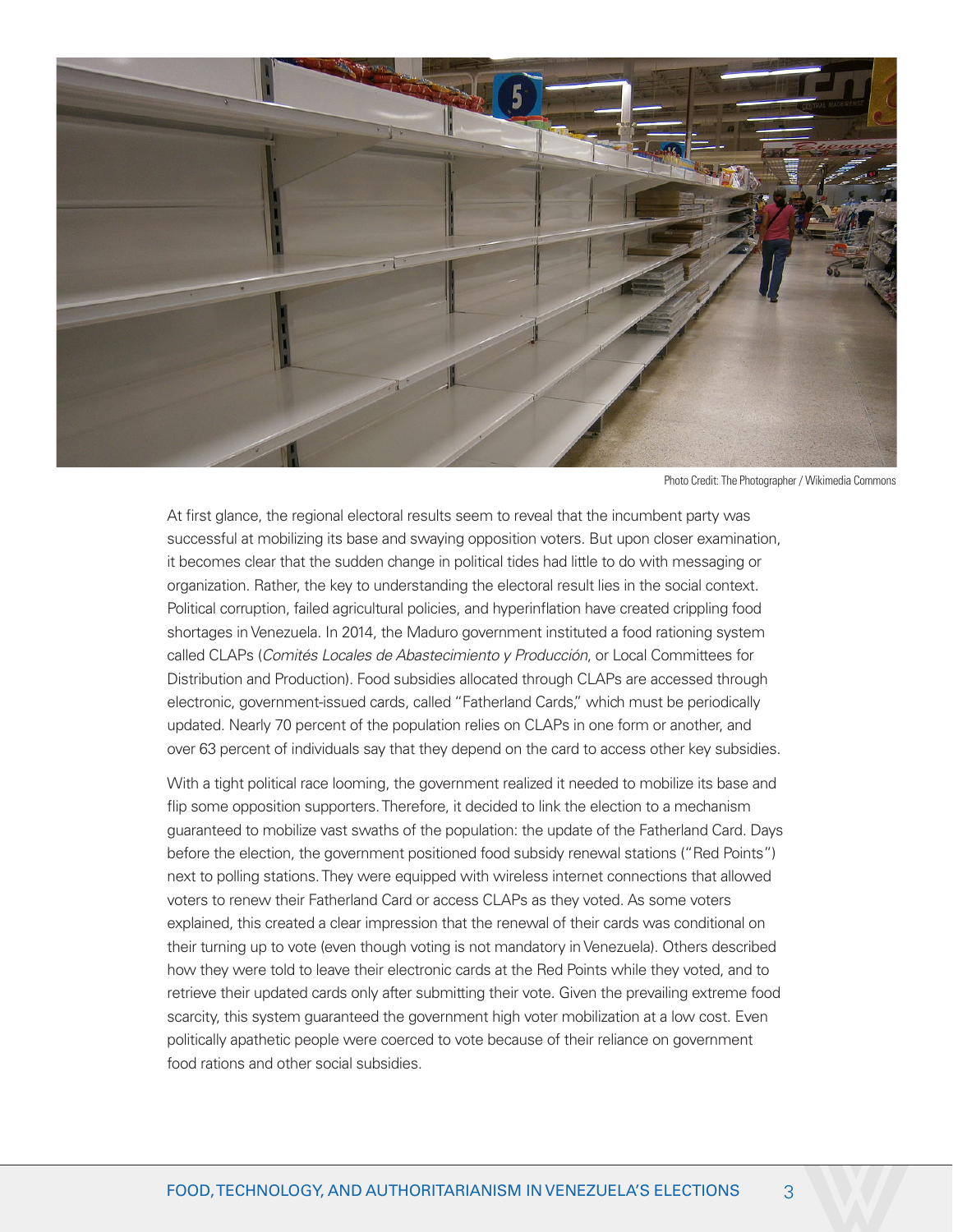The result was a substantial uptick in the number of voters, with some cities registering a 10 to 15 percent increase from the previous regional elections. Political allegiances are divided along socioeconomic lines, with large segments of the middle and working class supporting the opposition and the poorest classes supporting the *chavistas*. Therefore, most of the voters motivated to vote by food subsidy renewal represented votes for the government. But the increase in *chavista* voter turnout was not the only factor that explains the government's victory. The placement of Red Points next to polling stations also helped to flip voters who would have otherwise supported the opposition. By linking the renewal of the Fatherland

#### **By linking the renewal of the Fatherland** Card to the elections (and tracking could have intimidated many **could have intimidated many voters who Card to the elections, the government previously had backed the opposition.**

voter participation), the government voters who previously had backed the opposition—especially as the

*chavistas* have long been accused of withholding food parcels or barring access to other social benefits for individuals who express opposing beliefs.

The proven effectiveness of their new system has emboldened the *chavistas*, who decided to move the date of the presidential election forward from October 2018 to late May. The electoral successes of 2017 have also encouraged President Maduro to run for re-election, even though he has presided over Venezuela's deterioration into a country with the world's highest levels of inflation and homicide. This newly-minted form of clientelism is arguably the most developed and most authoritarian in Latin America, and it poses a colossal threat to the return of democracy in Venezuela.

But understanding is the first step on the path towards change. The international community must take note of *chavismo'*s latest innovation. Just as important, the opposition must emerge from its current state of depression and confront its foe, one it can only defeat through unity of leadership and strategy.

## **The Issue of Abstention**

Many analysts have pointed to opposition voters and the deep divisions among the coalition of opposition parties to explain the results of the last two elections. Following this line of reasoning, the government succeeded in demoralizing opposition voters and political parties and forced them to withdraw from the electoral arena. For example, low voter turnout is one of the main reasons used to explain why *chavismo* was able to win 18 governorships in the regional elections. According to this explanation, abstention benefited the pro-government candidates. Political analysts and even spokespeople from the opposition explained the results using this variable. They base their conclusions on polls conducted before the elections that showed that voter intention was significantly higher among government supporters.<sup>1</sup>

<sup>1</sup> Opinion polls in September 2017 from Datanálisis and Delphos seemed to confirm both that the opposition would win in the majority of state and that abstention rates could affect their performance.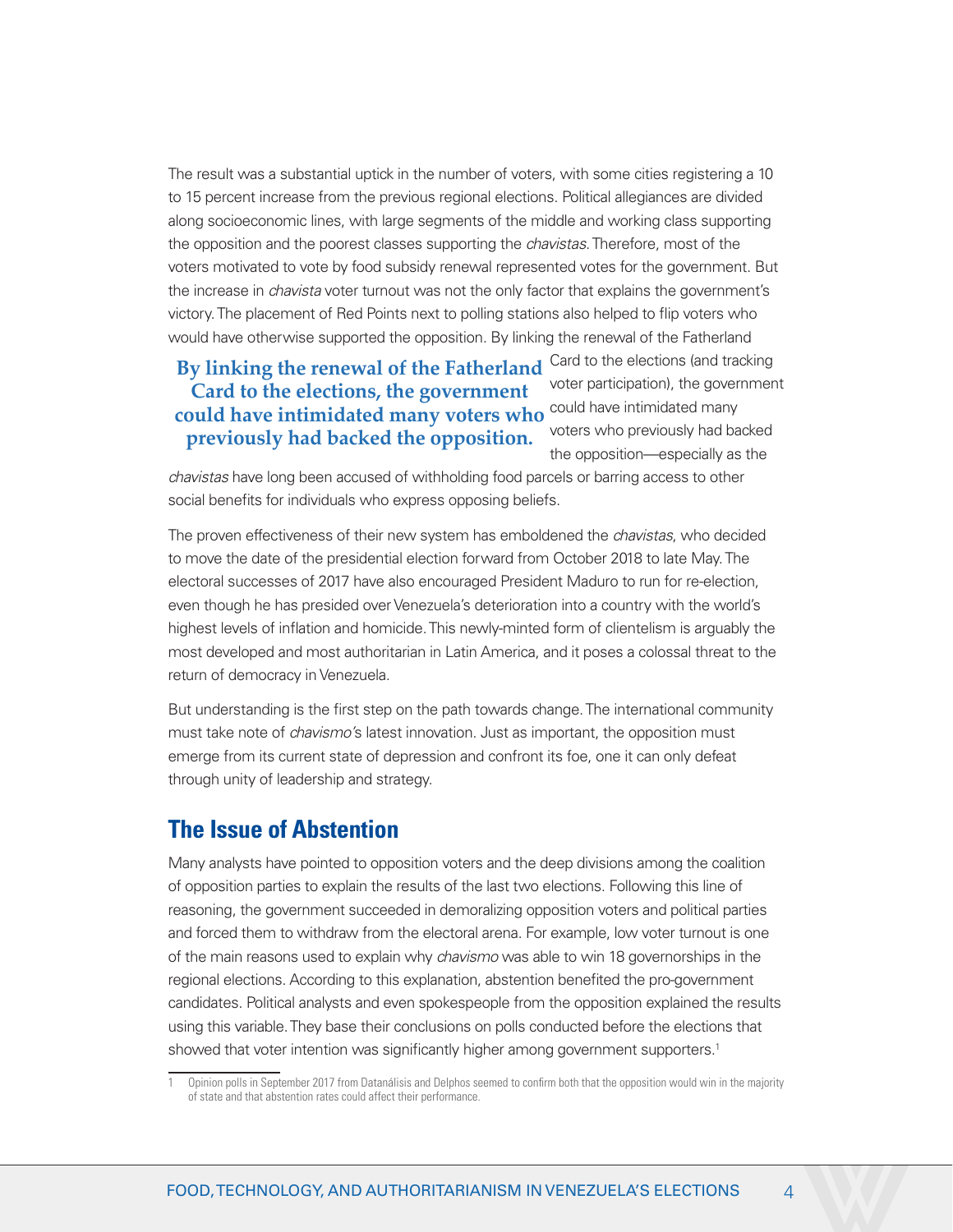Analysts note that abstention was particularly high among the urban middle class in Venezuela's biggest states; traditionally this sector has voted in favor of the opposition. But when you look closely at the electoral results by state, the data do not necessarily support this argument. Perhaps there are isolated cases in some municipalities that are in accordance with what the polls suggested, but in general terms, the results do not indicate that the middle class overwhelmingly abstained from voting.

National abstention for these regional elections (38.9%) was much lower than for the local vote conducted four years earlier (46.1%), and it was slightly higher than in 2007 (34.5%). Abstention in many states does not deviate considerably from the average, which suggests that voter turnout was not influenced by political variables. Curiously, the opposition won in the oil-rich, western state of Zulia, where the abstention rate was the highest in the country (44.35%). If abstention was the determining variable, how can we explain why the opposition won in such an emblematic state?

Similarly, the opposition lost in states like Cojedes and Lara, where the abstention rates were among the lowest (30% and 36%, respectively), but won in Mérida (with a 35.2% abstention rate), where the rate of participation was one of the highest. These results show that abstention was distributed in a similar fashion across the country and across both camps. Simply put, the empirical evidence does not back up the claim that variations in electoral participation among political groups account for the electoral results, just as polls suggested.

In Venezuela, however, the abstention theory has taken hold, despite being extremely problematic: the theory transfers responsibility for the opposition's defeat onto society and fails to identify its true causes. In reality, figures from the National Electoral Council (CNE for its Spanish acronym) show (and these must be questioned) that Venezuelans turned out to vote in similar patterns as they had in the past.

After dismissing the abstention rate as an explanatory variable, variations in voting patterns among citizens who did vote emerge as a potential explanation.

As we shall see, these changes are considerable but also extremely difficult to interpret, especially because they still show *chavismo* succeeding across the country. Despite high levels of discontent among the population due to scarcity and hyperinflation, *chavismo* has remained able to successfully mobilize voters to the polls across the country in order to secure elections.

#### **Relative Differences in Mobilization**

In order to paint a clear picture of what happened during the October 2017 regional elections, it is useful to compare them with previous elections. These comparisons can help illustrate how voter turnout varied in each state and among supporters of both the opposition and incumbent parties. The only way to ensure that these calculations are comparable is by normalizing the data by the level of abstention in all regions. Otherwise, the effect of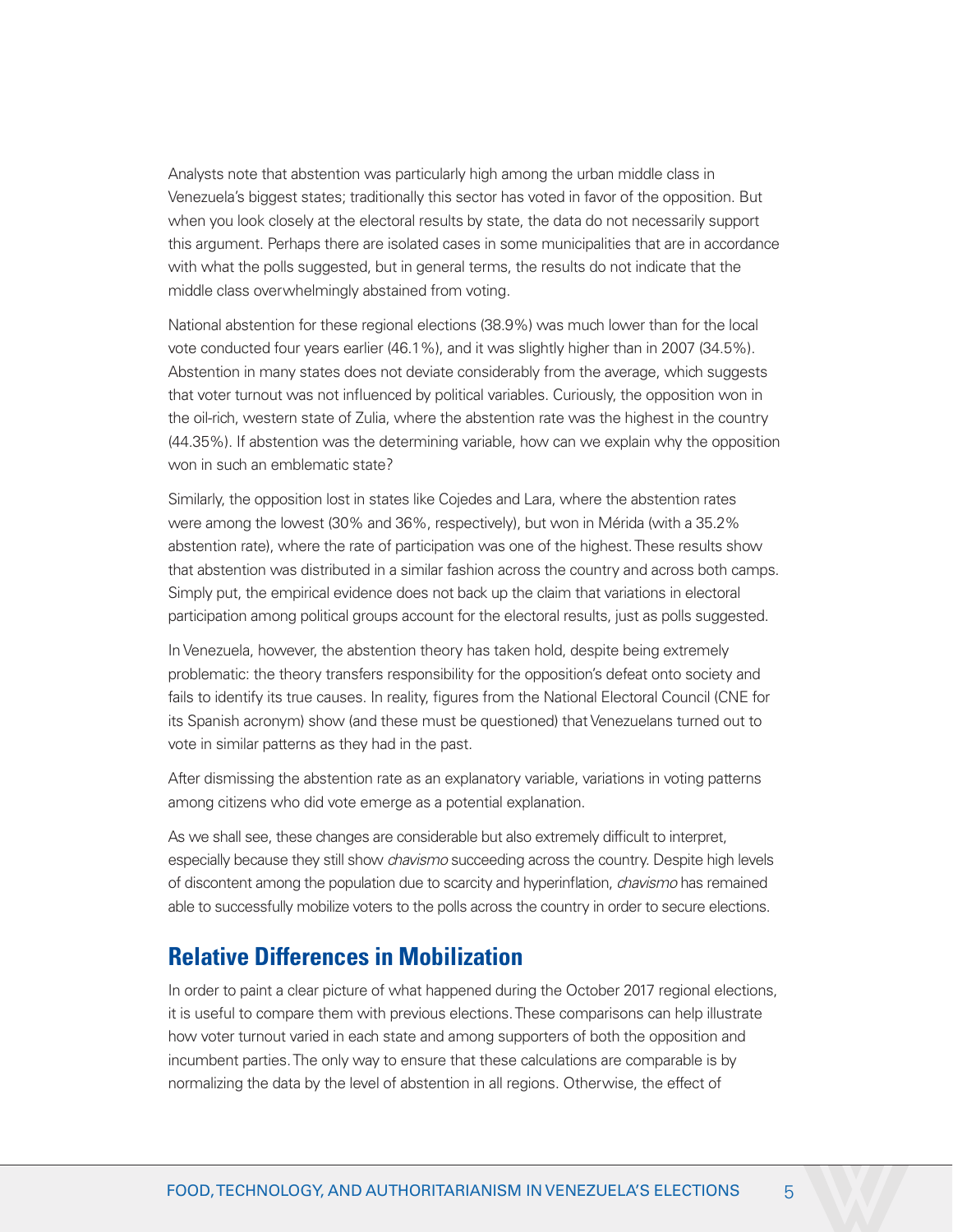migration (more than 1 million voters have left the country over the past two years) may skew the results and lead to an underestimation of the real value of mobilization and shifting voter preferences among the different parties.

Following this methodology, I recalculated the results for the legislative elections in 2015 by state (this election featured the best electoral performance by the opposition), using abstention during the 2017 regional elections as a reference point. During the legislative elections, the opposition was able to win by a landslide, and it obtained a qualified majority of seats in the National Assembly. This comparison of participation normalized by abstention allows us to estimate the growth of voting in real terms, as well as the effect of voter mobilization efforts. To put it differently, it captures the real changes in voting patterns for both camps, independent of abstention or of the number of Venezuelans who might have left the country in the last few years.

The results show significant changes in the voting patterns. In general terms, when compared to the legislative elections, *chavismo* successfully increased its support during the regional elections in all states except Apure (one of the poorest states in the country). For the first time since Maduro assumed power, this growth also included all the major urban centers in Venezuela. There are five states that show very high rates of growth—between 15 and 25 percent (Mérida, Miranda, Guárico, Lara, Nueva Esparta, Sucre, Trujillo and Yaracuy). In Amazonas state (a state with a large indigenous population), *chavismo* grew by as much as 44 percent.

These figures indicate that government's machinery was particularly effective in capturing votes among those who went out to vote in both big, urban centers and poor, rural states.

The opposition, on the other hand, shows a pattern of decline in all a very low rate of mobilization in

states (except Delta Amacuro) with **among those who went out to vote in both The government's machinery was particularly effective in capturing votes big, urban centers and poor, rural states.**

the major states. These figures also reflect a considerable decrease in turnout by opposition voters in the urban states that, until recently, had been the parties' biggest bases of support.

Initially, the story that emerges from these statistics is one in which *chavismo* was substantially more successful at mobilizing and coopting voters, especially in the central, urban cone, which is the most densely populated part of the country. How did *chavismo* sway the urban vote in its favor?

It is highly likely that this change in preferences was the result of social spending through mechanisms of social control, like the CLAP food bags, Red Points, and Fatherland Cards. According to polling data, 63 percent of the population holds the electronic card; 95 percent of those that identify as *chavistas* reported that they both have card and voted for the government. By contrast, 31 percent of voters that identify themselves as opposition supporters hold the electronic card and also voted for the government.<sup>2</sup>

These are the results of a telephone survey conducted on the third week of October 2017 with 1,200 respondents by a team of electoral experts working for the opposition in order to measure the impact of these different instruments during the elections.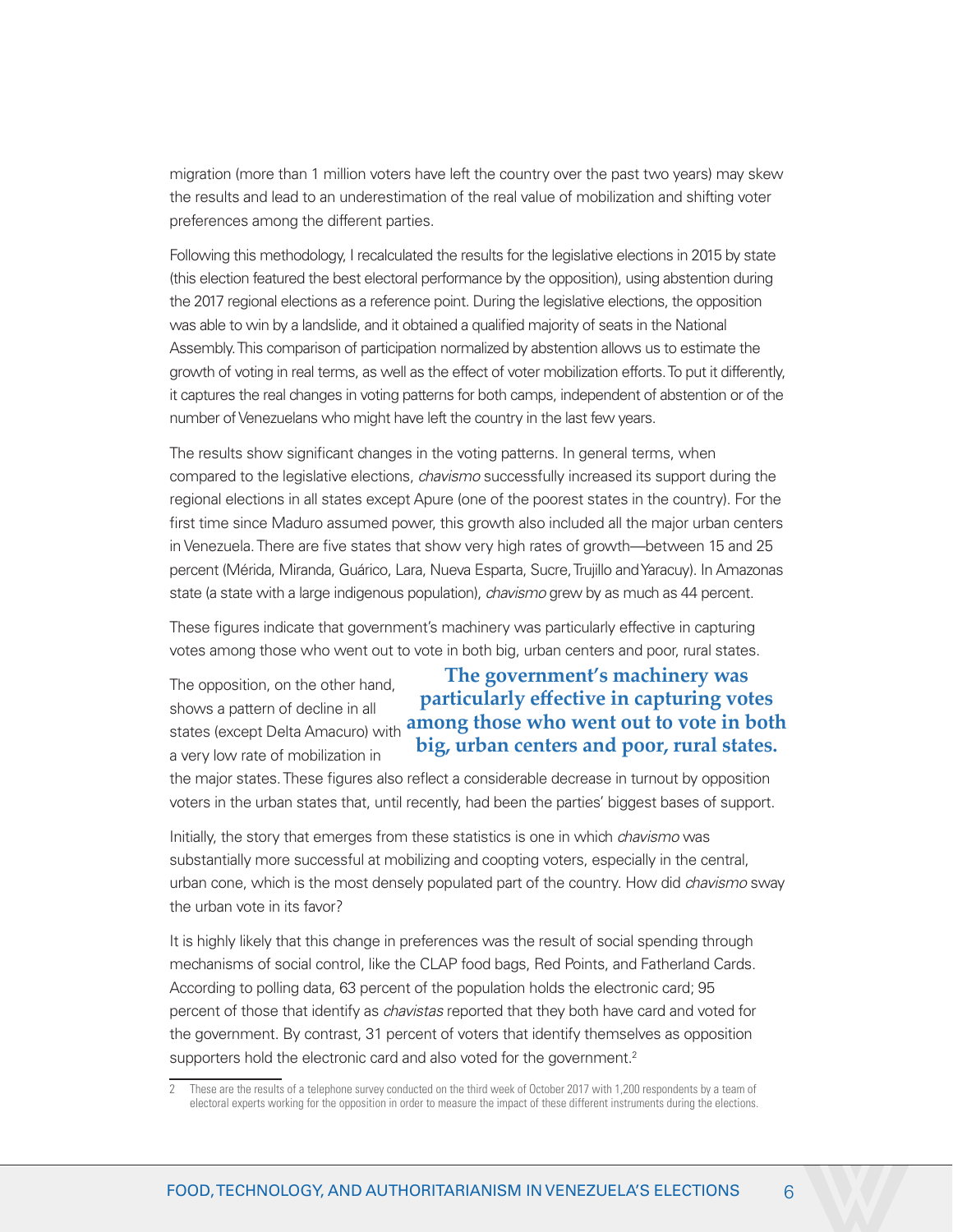

Photo Credit: Government of Venezuela / Public Domain

Even if we accept the clientelistic effect of the purchase of votes, the results for the regional elections also reveal that the opposition ceased to be competitive in the urban centers and that their offer was less successful than in the 2015 legislative elections. There is only one way of explaining this: voters who had previously supported the opposition in the 2015 legislative elections shifted towards the government in the regional elections.

In real terms, the opposition lost over 2 million votes, and *chavismo* won 656,000 votes that could only have come from its opponent. Thus, the opposition failed to mobilize 1,350,000 people who turned out for the legislative election, even after controlling for abstention. These figures suggest that the opposition had an enormous organizational problem and that *chavismo* was able to put in place formidable electoral machinery in order to flip opposition votes.

This transformation in the patterns of mobilization could have happened for several reasons: voters shifted their preferences (they punished U.S. sanctions and the street protests) or their votes were bought through clientelistic means (using CLAPs, Red Points, and Fatherland Cards). Another possibility is that the votes were electronically cast using another voter's identity, a practice known in Venezuela as a *voto puyao*, or a pierced vote, which amounts to nothing other than ballot stuffing.

All of these hypotheses are perfectly legitimate, but they are not sufficient to explain all of the marked increase in the *chavista* vote and the low vote for the opposition. How is it possible that support for the government grew by 17.4 percent and 10 percent in Miranda and Carabobo, respectively, the two main urban centers?

It is somewhat suspicious, given the context of the biggest economic contraction in Venezuela's history and a hyperinflationary process in full swing, that the government still obtained 54 percent of the national vote and was virtually immune to economic voting. It is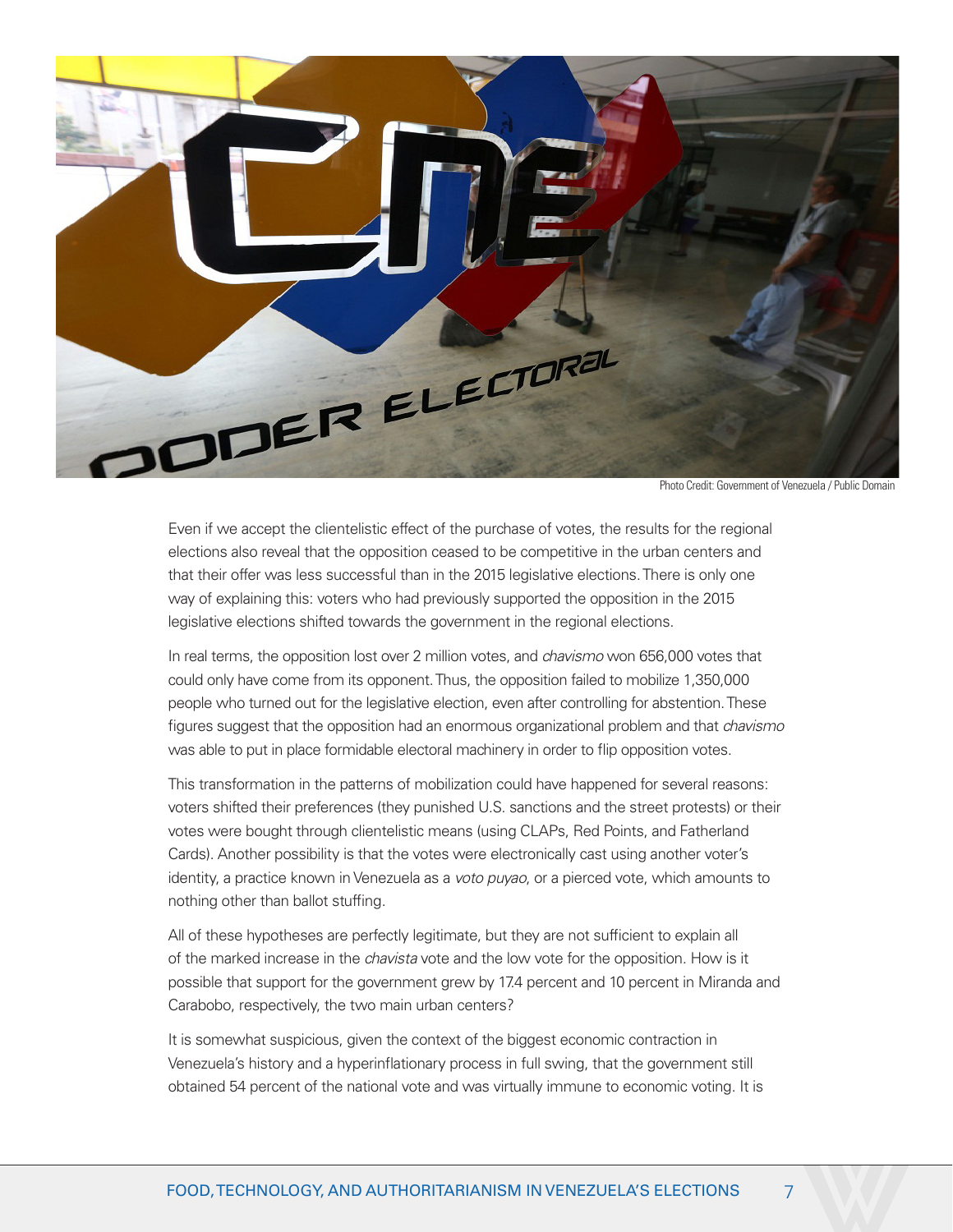very suspicious that the opposition candidates showed high levels of voter intention in all the opinion polls in big, urban centers (Miranda, Carabobo, Lara, and Aragua), and yet they lost every mayor state except for Zulia (where abstention was the highest).

This electoral snapshot presents serious questions that must be addressed: was the progovernment vote the result of an organic growth in support, or does its considerable increase stem from irregularities and electoral crimes that might have altered the results in some of the regions? Some analysts argue that this change can be explained as the sum of several effects (substitutions, relocations, "pierced vote," etc.). However, the change in voting patterns is so large throughout the whole country that only a significant factor can explain the change in electoral preferences. The partial effect of several factors seems too small to explain the magnitude of the observed change at the national level. One thesis that might help to answer several of these questions would be the massive use of clientelism and intimidation.

### **The Red Points and the Fatherland Card**

The most significant difference in the conditions surrounding the 2015 legislative and the 2017 regional elections was the establishment of the Red Points at voting sites and the mass distribution of Fatherland Cards, even more so than the clientelistic use of the CLAPs food bags and the establishment of the new CNE. During the legislative election of 2015, the Fatherland Card was not in effect. Currently, these electronic cards are fundamental to access the CLAPs and their renewal is imperative to access the subsidized food program. In practical terms, this ID card is a mechanism of social control and potentially of political manipulation, as it determines an individual's access to government-run social programs and, more specifically, to the CLAPs food bags.

According to several polls, 48 percent of the population claims to receive the CLAPs food bag on a regular basis; 21 percent reported having received the bag in the past, but lately receiving it irregularly; and 29 percent said that they have never received this subsidy. These figures suggest that at least 3.7 million households have registered to use the Fatherland Card and have interacted with the CLAPs program. The majority of these households are located in lowincome urban areas. *Chavista* national and community leaders also publicly present the card as a mechanism of electronic control over the behavior of families. Interestingly, 63 percent individuals who registered in the CLAPs program voted in the regional elections, while 35 percent abstained. Of those that voted, 60 percent voted for *chavismo*.

On election day, Red Points were installed next to polling centers throughout the country. These Red Points used wireless internet access to renew the Fatherland Card. According to anecdotal accounts, at several Red Points, the renewal of the card required the cardholder (and thus his or her family) to vote, despite the fact that voting is not compulsory in Venezuela. While these reports cannot be confirmed on a wide scale throughout the country, it is possible that this clientelistic mechanism facilitated mobilization for *chavismo* at a very low cost.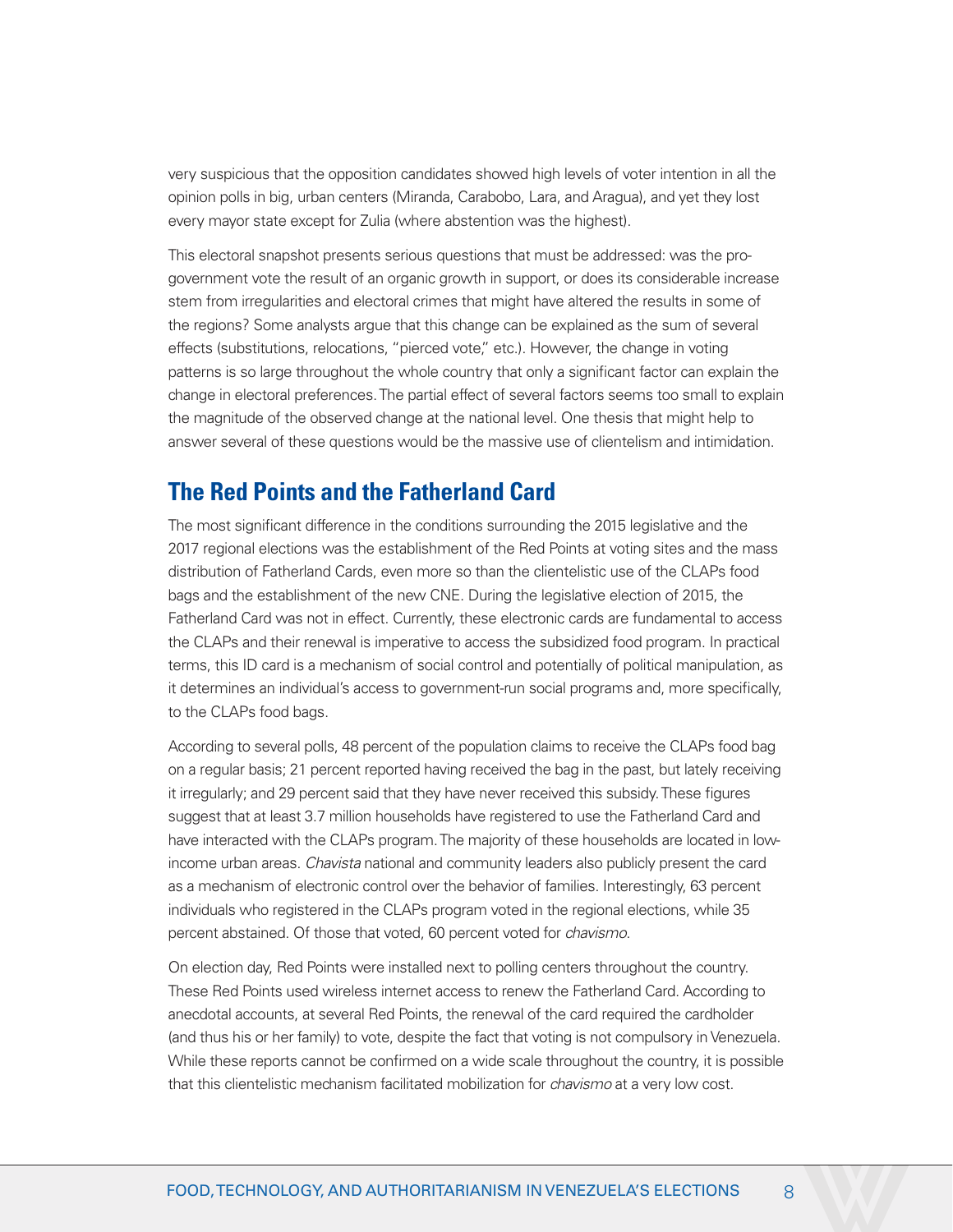Other accounts suggest that voters were required to leave their Fatherland Cards at the Red Point while they voted, and that the cards were only returned to them after they had cast their ballot. This practice would likely have driven home the message to voters that their ballot might not remain secret. This could have determined who they voted for. The possibility of losing access to the CLAP food bags after failing to renew their Fatherland Card could have generated a powerful conditioning of the vote as well as an increase in mobilization.

At the end of the afternoon on election day in October 2017, the Red Points had the capacity to check, in real time, who had failed to renew their carnets. These individuals were immediately contacted and persuaded to go renew their cards, and thus vote. The CNE extended voting hours at several centers well beyond 9 p.m., expanding the reach of this collectivistic mechanism. Additionally, many opposition witnesses reported having been violently expelled from their centers. These actions would have allowed for even fewer controls or written reports of voting irregularities.

The government's decision to link the renewal of Fatherland Cards to the election may help explain how *chavismo* was able to increase its share of the vote in low-income urban centers and large states where social discontent is high. The effectiveness of this mechanism of social coercion in a hyperinflationary context is truly astounding. If this mechanism proved successful in, for example, mobilizing or flipping 30 percent of the voters using the card, then it is possible to explain both the increase in *chavista* mobilization and the failure of polls to predict the opposition vote. As polls conducted after the regional elections seem to reflect, 31 percent of self-identified opposition voters that use the Fatherland Card voted for *chavismo*. Therefore, it seems that citizens revealed their true preferences in polls, but their votes were swayed by this

new mechanism during the election.

This mechanism may immunize the government from social discontent and inflation. Even more important to *chavismo*, it is a mechanism

#### **It would not be an exaggeration to say that, with the Red Points and Fatherland Cards, Venezuela has arrived at a new level of both technological sophistication in clientelism and authoritarianism.**

that cannot be accounted for in the CNE's official audits, even though it renders the electoral process unfair for voters whose voting preferences are influenced by the Red Points. Therefore, it would not be an exaggeration to say that, with the Red Points and Fatherland Cards, Venezuela has arrived at a new level of both technological sophistication in clientelism and authoritarianism.

The effect of this system is best illustrated by the example of the electoral centers in Miranda, where the *chavista* candidate, Héctor Rodríguez, obtained 50 percent more votes that the late President Chávez won in his best election. In those electoral centers, voting turnout was as high as 85 percent. It is also possible that these centers were affected by electronic ballot stuffing. However, this can only be proved through an audit of the voting books and fingerprint scanners.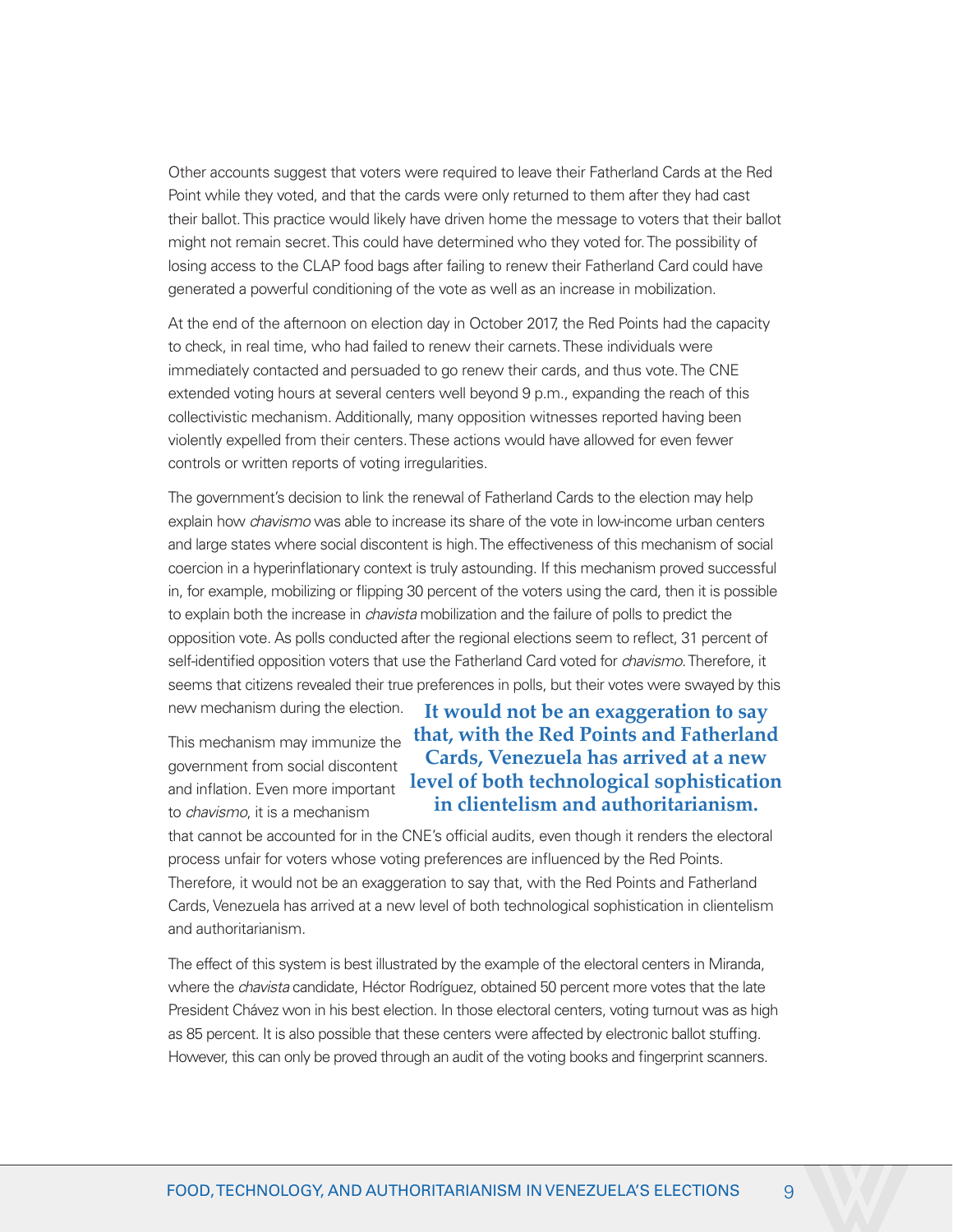# **The Real Test Regarding Electoral Conditions**

Some analysts have argued that electoral conditions, although significant, are not the most important variable to help explain the opposition's defeat in October 2017. Instead, the opposition's failure to mobilize its own electoral base—due to internal divisions over whether or not to participate in the electoral process—was the driving factor behind their poor electoral performance.<sup>3</sup> Certainly, the opposition not only lost an important number of votes against *chavismo* (656,000 according to my estimates), but it also failed to mobilize over 1,350,000 of its own voters.

This argument, however, fails to take into account the fact that electoral conditions may have convinced opposition voters to vote for *chavismo*. If, in fact, the opposition lost more than 2 million votes compared to the legislative elections, and we know that 656,000 votes shifted to *chavismo*, this would translate to a convertibility power of the electoral conditions into support for *chavismo* of almost 33 percent. In other words, one out every three opposition voters that turned out to vote in the regional elections may have been coerced by the electoral conditions to vote for *chavismo*. Therefore, even if 1,350,000 million more opposition voters had decided to participate in the election, then over 442,000 of their votes may have gone to *chavismo*, and only around 900,000 voters would have actually voted for the opposition. As a result, *chavismo* would have still won 51.4 percent of the national vote. In other words, even assuming that the opposition could substantially increase vote mobilization, thanks to biased electoral conditions, *chavismo* would have still been able to win the national vote during the regional elections of October 2017.

# **What Lies Ahead**

The government seems to have developed a powerful new mechanism of coercion and vote conditioning that is highly effective and technologically very sophisticated. The results of the 2017 regional and municipal elections show that the electoral system undermined voters' rights and eroded all conditions for free elections while working for *chavismo*. The government is certainly working to perfect its system for the presidential elections in May 2018. How can any opposition party compete under such a system? It is hard to know. No other country in the Western Hemisphere has possessed a system of this nature. Potential consequences of the use and spread of this clientelistic technology are listed below:

1. This clientelistic system explains how *chavismo* mobilized its electoral base, despite the dire social, economic, and political conditions that the country is living through. The cost of mobilizing voters falls considerably thanks to the logistics infrastructure (Red Points) as well as the technological infrastructure and the mechanisms of social control provided by the Fatherland Card.

<sup>3</sup> Dorothy Kronick and Francisco Rodríguez."15O: Fraud or Fatigue?" Venezuelan Politics and Human Rights, October 26, 2017. Washington Office on Latin America, https://venezuelablog.org/15o-fraud-fatigue/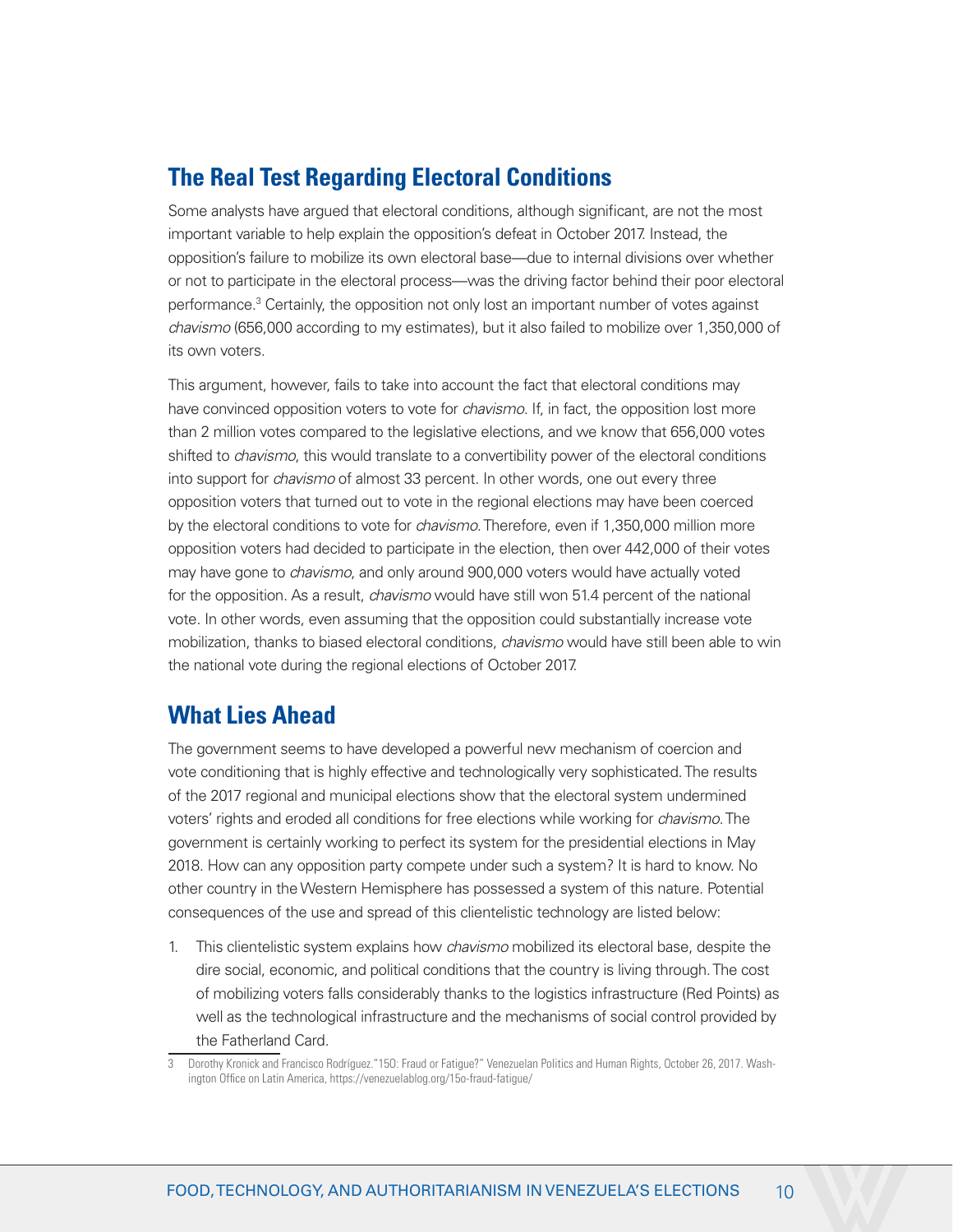

Photo Credit: Government of Venezuela / Public Domain

- 2. This technology helps to sway the electoral balance even more in favor of the government. Transportation costs of voter mobilization are reduced, as people must drive to polling stations to renew their cards. *Chavismo* has expanded on this classic form of clientelism (transportation).
- 3. The technology has made *chavistas* feel increasingly comfortable in calling for elections, and the government is likely to win even more votes. The National Constitutional Assembly (ANC for its Spanish acronym) already pushed mayoral elections forward to December 2017 and the presidential elections to the first semester of 2018. The probability of Maduro winning after this experiment has also increased dramatically.
- 4. This clientelistic system was effective in mobilizing the *chavista* base and in coopting the "punishment" vote from the dissidents and even the opposition. The 656,000 votes that shifted between the 2015 legislative elections and the 2017 regional elections towards *chavismo* may have been the result of these mechanisms, particularly the Red Points. This type of voter coercion can only be prevented with the checks and balances of an independent electoral council.
- 5. It is imperative for the opposition to pressure Venezuelans living overseas to cast their vote abroad (almost 10% of Venezuelan voters live overseas). It is not so much a matter of fighting against abstention as much as it is about shielding votes, so that voters, regardless of their ideology, are not subject to social and political controls. Without the vote from abroad, the opposition's chances of winning the election will be even slimmer.
- 6. The government is going to promote the growth of these clientelistic platforms by enlisting their new governors and local governments to put the Red Point and Fatherland Card systems in place before the May presidential election. It is not a coincidence that the expansion of the Fatherland Card to all regions was one of the first announcements that Maduro made following the October 2017 election. It is a sign that *chavismo* is preparing to win the presidential elections by extending its reach. Maduro has also announced large direct cash transfers allocated through the Fatherland Card in order to boost the power of these vote-buying mechanisms for the May 2018 election.